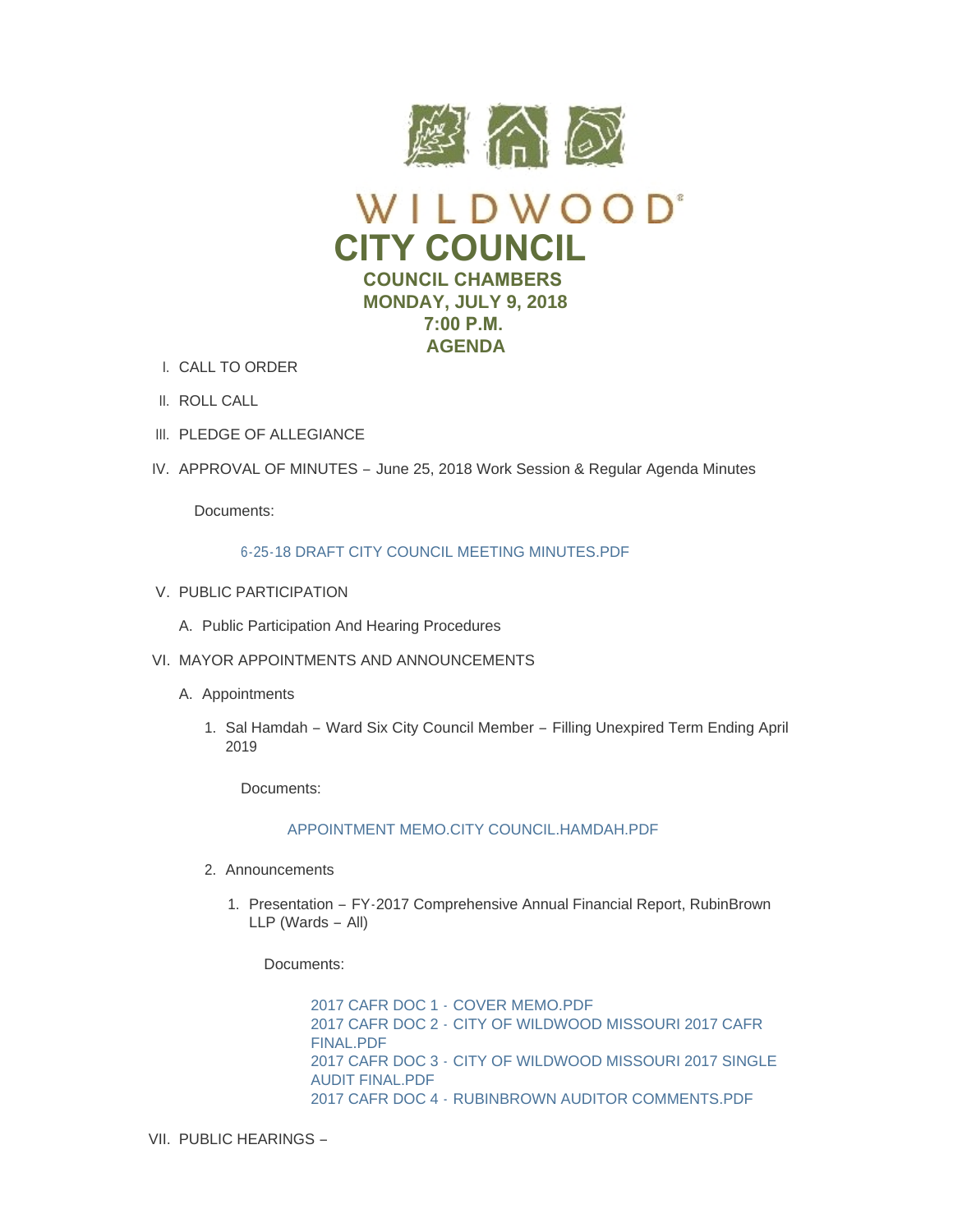A. WITHDRAWAL OF THE REQUEST BY THE OWNER UNDER CONTRACT

A response to a communication that is dated May 8, 2018 from Dr. David Prange regarding **P.Z. 8 and 8(a)-04 Grover Crossing**; which is currently zoned the Amended C-8 Planned Commercial District/C-8 Planned Commercial District/R-6A 4,500 square foot Residence District, with a Planned Residential Development Overlay District (PRD) (Town Center 'Workplace' and 'Neighborhood General' Districts); being located on the south side of Manchester Road, east of Grover Crossing Way (Street Address: 16910 Manchester Road/Locator Number: 24V521232);that seeks a modification to the site-specific ordinance governing this mixed-use development (Ordinance #1890) to allow the permitted uses within the commercial area authorized by it to include "Professional Offices -Medical and Dental." Proposed Uses: Medical Offices. (Ward Eight)

Documents:

# PUBLIC HEARING - [WITHDRAW OF REQUEST PZ 8 AND 8A-04.PDF](https://www.cityofwildwood.com/AgendaCenter/ViewFile/Item/16154?fileID=23701)

- VIII. LEGISLATION
	- UNFINISHED BUSINESS A.
		- BILL #2379 1.

AN ORDINANCE BY THE CITY COUNCIL OF THE CITY OF WILDWOOD, MISSOURI AUTHORIZING THE CONSOLIDATION OF THREE (3) PARCELS OF GROUND, KNOWN AS LOTS 4, 5, AND 6 OF 'HAWKS REST SUBDIVISION - SECOND ADDITION – PLAT SEVEN', ALL BEING LOCATED IN SECTION 18, TOWNSHIP 44 NORTH, RANGE 3 EAST, CITY OF WILDWOOD, ST. LOUIS COUNTY, MISSOURI (IDENTIFIED BY ST. LOUIS COUNTY ASSESSOR'S LOCATOR NUMBERS 25Y140071, 25Y140080, AND 25Y230134) AND, MORE SPECIFICALLY, SITUATED ON AT THE SOUTHERN TERMINUS OF HAWKS POINT COURT, VIA HAWKS REST ROAD, WITH PUBLIC ACCESS TO THE SOUTH, AT STATE ROUTE 100; THEREBY CREATING A SINGLE, 10.25-ACRE TRACT OF LAND, TO BE HEREAFTER KNOWN AS LOT 1A. *Recommended by the Department of Planning* (Second Reading) (Ward - Six) Direct Budgetary Impact: None

Documents:

# [BILL 2379.PDF](https://www.cityofwildwood.com/AgendaCenter/ViewFile/Item/16156?fileID=23702)

BILL #2380 2.

AN ORDINANCE BY THE CITY COUNCIL OF THE CITY OF WILDWOOD, MISSOURI AUTHORIZING THE MAYOR OF THE CITY OF WILDWOOD, MISSOURI TO ENTER INTO A PURCHASE AGREEMENT WITH A CERTAIN LANDOWNER CONTROLLING A SINGLE PROPERTY BEING LOCATED AT 2339 WILD HORSE CREEK ROAD/ST. LOUIS COUNTY LOCATOR NUMBER 23X220060, FOR THE TOTAL AMOUNT OF FIFTEEN THOUSAND DOLLARS (\$15,000.00), WHICH COMPLEMENTS A CITY-REQUIRED PUBLIC SPACE DONATION OF McBRIDE AND SON HOMES UPON THE SAME LOT THAT WAS MADE IN ASSOCIATION WITH THE WILD HORSE RIDGE ESTATES SUBDIVISION. *Recommended by the Department of Planning and Parks*  (Second Reading) (Ward -One)

Direct Budgetary Impact: \$15,000.00

Documents:

[BILL 2380.PDF](https://www.cityofwildwood.com/AgendaCenter/ViewFile/Item/16157?fileID=23703)

B. NEW BUSINESS –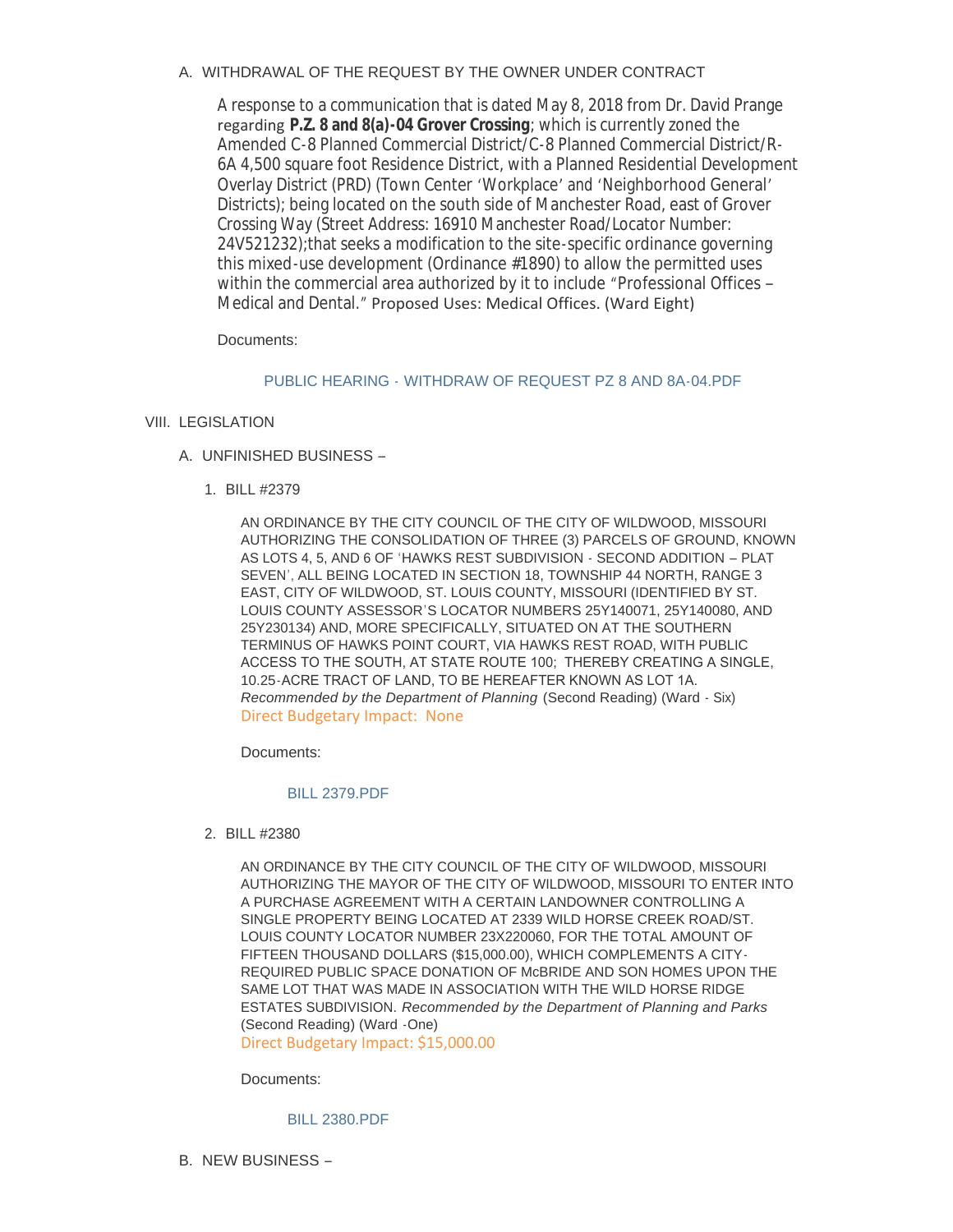BILL #2381 1.

AN ORDINANCE OF THE CITY OF WILDWOOD, MISSOURI, AUTHORIZING THE MAYOR TO EXECUTE A COST APPORTIONMENT AGREEMENT BY AND BETWEEN THE CITY OF WILDWOOD, MISSOURI, AND THE MISSOURI HIGHWAYS AND TRANSPORTATION COMMISSION FOR THE CONSTRUCTION AND MAINTENANCE OF A PEDESTRIAN TUNNEL UNDER STATE ROUTE 109. *Recommended by the Department of Public Works* (First Reading) (Wards – One and Eight) Direct Budgetary Impact: \$405,206.44

Documents:

[BILL 2381 .PDF](https://www.cityofwildwood.com/AgendaCenter/ViewFile/Item/16159?fileID=23713)

BILL #2382 2.

AN ORDINANCE OF THE CITY OF WILDWOOD, MISSOURI, AUTHORIZING THE MAYOR TO EXECUTE A COST APPORTIONMENT AGREEMENT BY AND BETWEEN THE CITY OF WILDWOOD, MISSOURI, AND THE MISSOURI HIGHWAYS AND TRANSPORTATION COMMISSION FOR THE CONSTRUCTION AND MAINTENANCE OF THE STATE ROUTE 109 WIDENING AND ROUNDABOUT IMPROVEMENTS AT MAIN STREET. *Recommended by the Department of Public Works* (First Reading) (Wards – One and Eight)

Direct Budgetary Impact: \$1,850,000

Documents:

# [BILL 2382.PDF](https://www.cityofwildwood.com/AgendaCenter/ViewFile/Item/16160?fileID=23714)

BILL #2383 3.

AN ORDINANCE THE CITY OF WILDWOOD, MISSOURI, AUTHORIZING THE MAYOR TO NEGOTIATE AND EXECUTE A CONTRACT ON BEHALF OF THE CITY OF WILDWOOD WITH DONELSON CONSTRUCTION CO., LLC FOR THE RESURFACING OF VARIOUS TRAILS WITHIN THE CITY OF WILDWOOD, INCLUDING INCIDENTAL ITEMS AS SHOWN ON THE CONSTRUCTION DRAWINGS AND SPECIFICATIONS. *Recommended by the Admin/Public Works Committee* (First Reading) (Wards – One, Three, Four, Five, Seven and Eight) Direct Budgetary Impact: \$114,489.40

Documents:

### [BILL 2383 .PDF](https://www.cityofwildwood.com/AgendaCenter/ViewFile/Item/16161?fileID=23715)

BILL #2384 4.

AN ORDINANCE OF THE CITY OF WILDWOOD, MISSOURI, AMENDING SCHEDULE XV OF TITLE III OF THE CODE OF ORDINANCES OF THE CITY OF WILDWOOD; AND PROHIBITING THROUGH TRAFFIC FROM WILDHORSE CREEK ROAD AND S. EATHERTON ROAD ALONG MONARCH HILLS DRIVE AND LIONS HEAD LANE

> *Recommended by the Board of Public Safety* (First Reading) (Ward – One)

Direct Budgetary Impact: None

Documents:

[BILL 2384.PDF](https://www.cityofwildwood.com/AgendaCenter/ViewFile/Item/16162?fileID=23716)